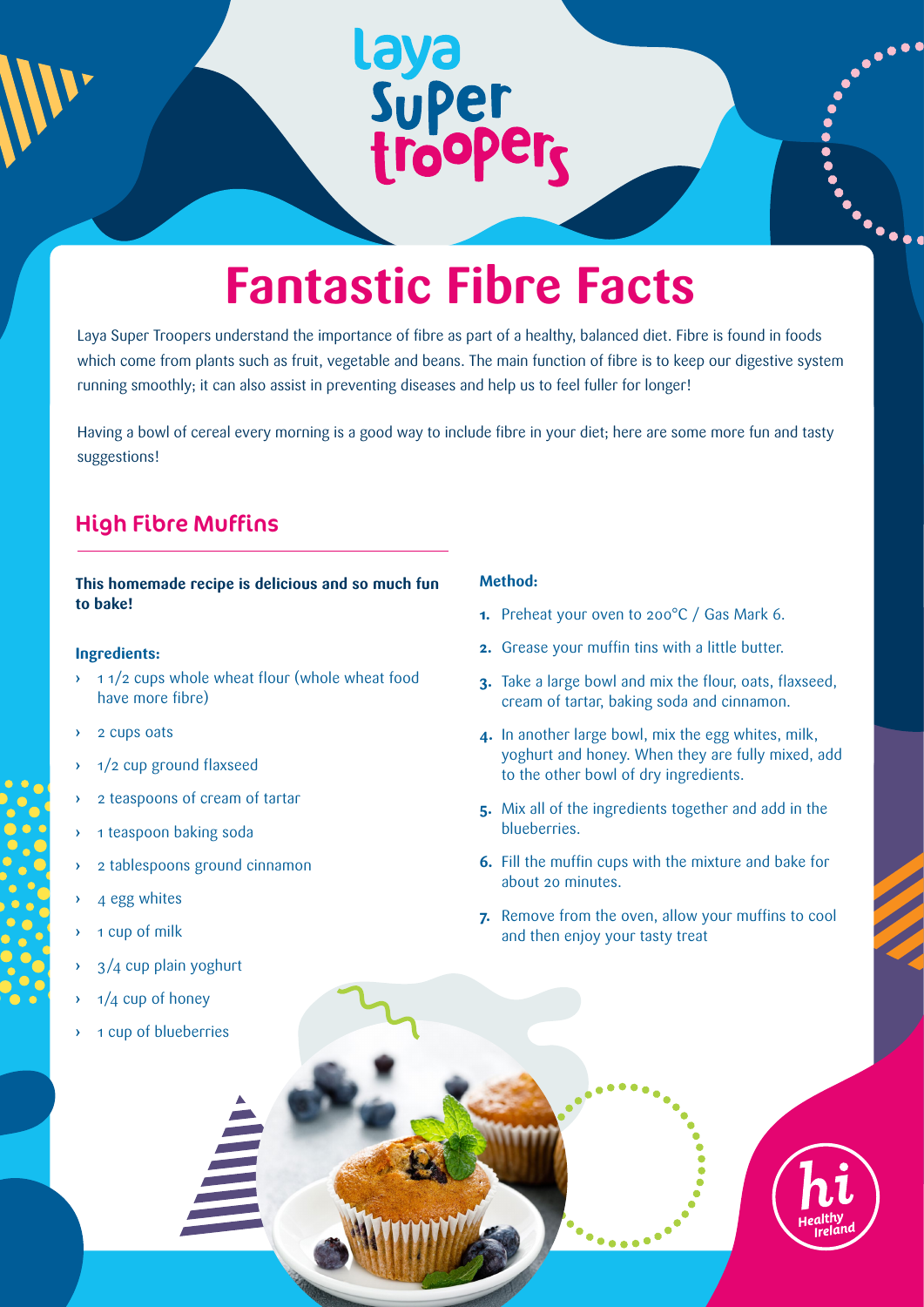# Laya<br>Super<br>trooper<sub>s</sub>

### **Fantastic Fibre Facts**

#### Wholesome Wholewheat Bread

#### **This fibre packed bread will fill you up!**

#### **Ingredients:**

- **›** 1lb of wholemeal flour
- **›** 2 teaspoons of bran
- **›** 2 teaspoons of wheat-germ
- **›** ½ pint of buttermilk
- **›** 1 teaspoon of brown sugar
- **›** 1 teaspoon of bread soda
- **›** 2 teaspoons of sunflower oil
- **›** 1 medium egg

#### **Method:**

- **1.** Pre-heat the oven to 180°C / Gas Mark 4.
- **2.** Prepare a loaf tin by greasing with a little butter.
- **3.** In a bowl, mix all the dry and wet ingredients together well.
- **4.** Pour the mixture into the loaf tin.
- **5.** Bake in the pre-heated oven for 15 minutes.
- **6.** Reduce heat to 150°C / Gas Mark 2 and bake for about another 40 minutes.

Check out **layasupertroopers.ie** and activities!